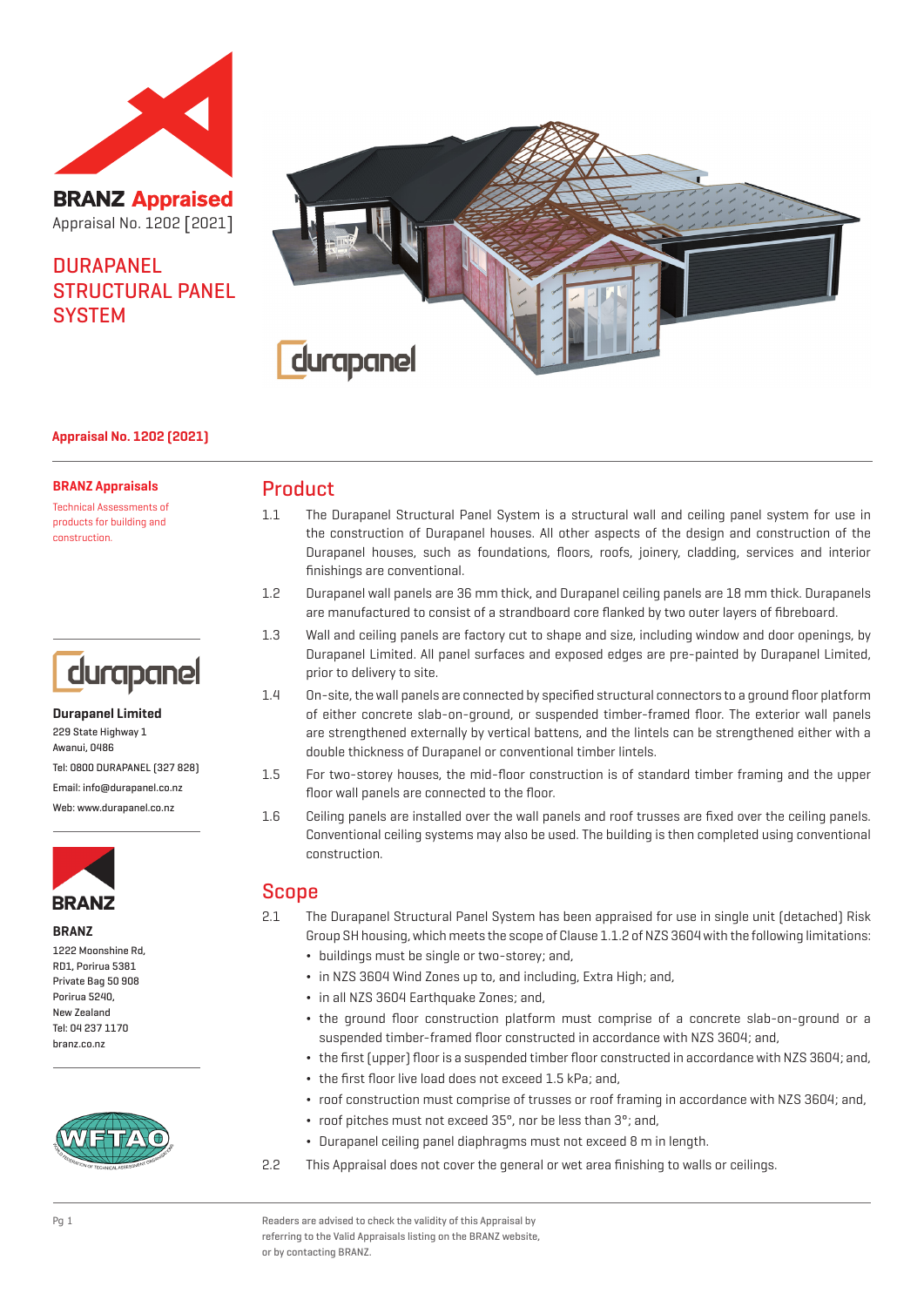

- 2.3 The use of Durapanel wall and ceiling panels in the following situations has not been assessed and is outside the scope of this Appraisal:
	- ¬ sauna rooms and the like, where they may be exposed to sustained high humidity (greater than 95% relative humidity (RH)) or liquid water.
	- where temperatures are in excess of 35°C over large areas for prolonged periods [e.g. ceiling heating installations) or in excess of 50°C in localised areas (e.g. the area adjacent to a fuel burning appliance - refer to Paragraph 11.1).
	- in skillion roofs.
- 2.4 Durapanel Structural Panel System must be installed by trained installers, approved by Durapanel Limited.

# Building Regulations

## **New Zealand Building Code (NZBC)**

3.1 In the opinion of BRANZ, the Durapanel Structural Panel System, if designed, used, installed and maintained in accordance with the statements and conditions of this Appraisal, will meet the following provisions of the NZBC:

**Clause B1 STRUCTURE:** Performance B1.3.1, B1.3.2 and B1.3.4. The Durapanel Structural Panel System meets the requirements for loads arising from self-weight, imposed gravity loads arising from use, earthquake, snow and wind [i.e. B1.3.3 (a), (b), (f), (g) and (h)]. See Paragraphs 8.1-8.8.

**Clause B2 DURABILITY:** Performance B2.3.1 (a) not less than 50 years. The Durapanel Structural Panel System meets this requirement. See Paragraph 9.1.

**Clause F2 HAZARDOUS BUILDING MATERIALS:** Performance F2.3.1. The Durapanel Structural Panel System meets this requirement. See Paragraph 15.1 and 15.2.

## Technical Specification

## **Durapanels**

- 4.1 The Durapanels used with the Durapanel Structural Panel System are supplied by Durapanel Limited. They are a three-layered wood panel product with a medium density fibreboard surface, 2-3 mm thick, on both sides of a non-oriented strandboard core. Durapanel wall panels are 36 mm thick, with a nominal density of 615 kg/m<sup>3</sup>, and with maximum dimensions of 4,000 x 2,450 mm. Durapanel ceiling panels are 18 mm thick, with a nominal density of 635 kg/m<sup>3</sup>, and with maximum dimensions of 4,000 x 2,500 mm.
- 4.2 Durapanel wall and ceiling panels are cut to size, including all door and window openings, and electrical cut-outs, and all surfaces of the panels are pre-painted to provide limited protection during construction.
- 4.3 Components that are supplied by Durapanel Limited include:
	- $\cdot$  HDPE packers 60 x 30 x 6 mm HDPE packers.
	- ¬ Battens wall battens are SG8, H1.2 treated, kiln dried 75 x 50 mm radiata pine (dry dressed 70 x 45 mm) with a moisture content of 18% or less.
	- ¬ Brackets and connectors a range of brackets and connectors are used for connecting the Durapanel wall and ceiling panels to each other and the rest of the structure. The brackets and connectors supplied by Durapanel Limited include:
		- ¬ DS03 Bracket 40 x 80 mm galvanised brackets for connecting walls to floors.
		- ¬ DS06 Bracket 160 x 80 mm galvanised bracket for 6 kN connections on exterior and bracing walls.
		- $\cdot$  Brace strap  $1 \times 300$  mm brace strap for 6 kN connection.
		- ¬ Ceiling clip galvanised bracket for attaching ceiling to roof framing.
	- ¬ Fasteners a range of standard nails and screws are used with the Durapanel Structural Panel System. For details, refer to the Technical Literature.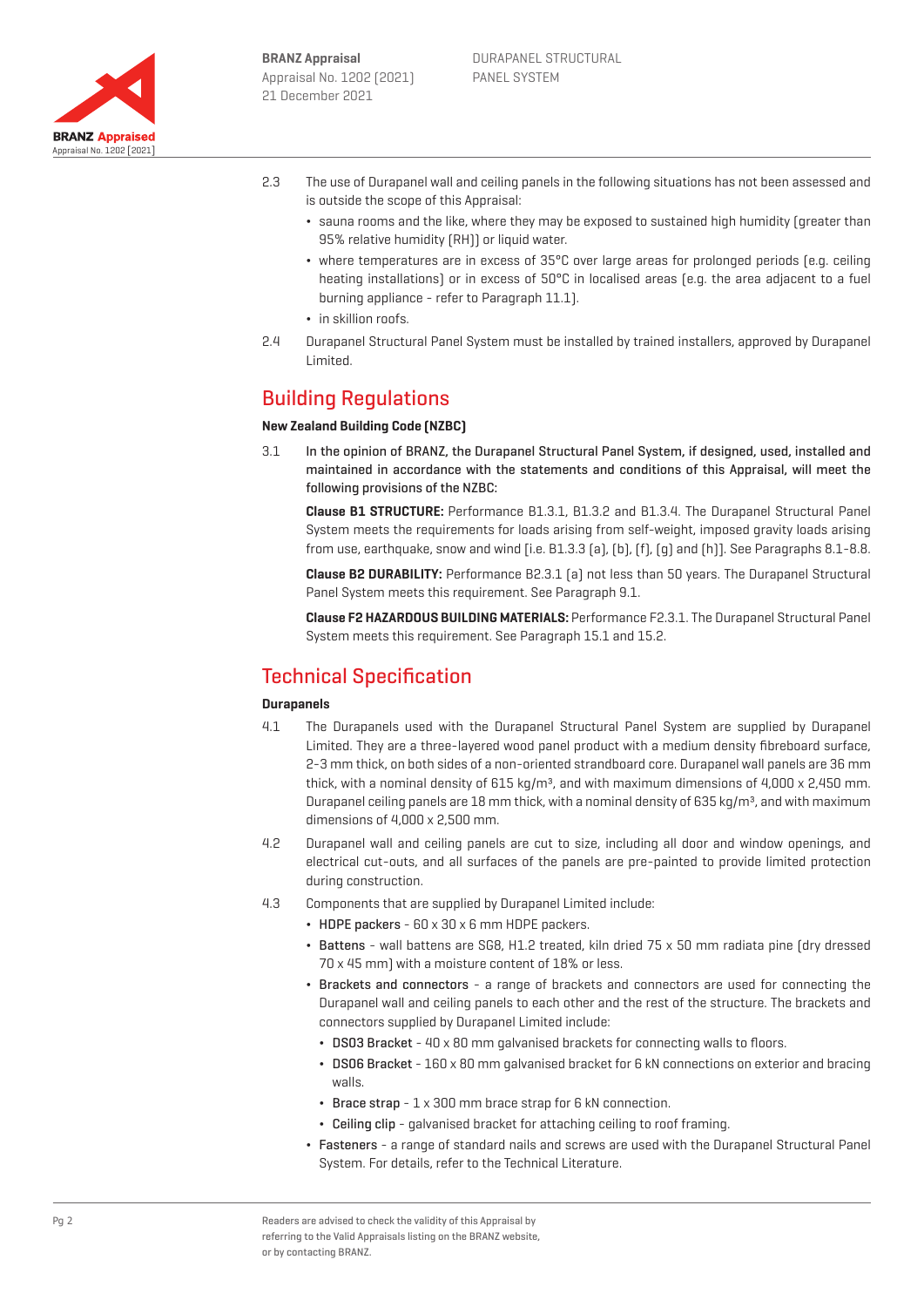

4.4 The remaining materials and components required to construct a house are supplied by the building contractor. These are in accordance with the contract documents and are building project specific. These have not been assessed by BRANZ and are outside the scope of this Appraisal.

# Handling and Storage

- 5.1 Durapanel wall and ceiling panels are trucked to the site and normally lifted into position. To minimise storage and handling on-site, and to maximise construction efficiency, panel transport from the Durapanel Limited factory should be carefully timed to coincide with the approximate time of erection. Panels must be handled carefully at all times to avoid physical damage and kept dry under cover until ready for construction.
- 5.2 For long term storage, Durapanel wall and ceiling panels must be kept dry, under cover and be stacked horizontally on fillets at 1,200 mm maximum spacing to allow air circulation. Durapanel wall and ceiling panels must be protected from direct sunlight whilst in storage.

## Technical Literature

6.1 Refer to the Appraisals listing on the BRANZ website for details of the current Technical Literature for Durapanel Structural Panel System. The Technical Literature must be read in conjunction with this Appraisal. All aspects of design, use, installation and maintenance contained in the Technical Literature and within the scope of this Appraisal must be followed.

# Design Information

## **General**

- 7.1 Buildings are constructed using the information in the Technical Literature and NZS 3604. The Durapanel Structural Panel System has been designed in accordance with AS/NZS 1170 to comply with the appropriate design loadings for domestic buildings built within the scope of NZS 3604.
- 7.2 The ground floor construction platform is to be designed and constructed in accordance with NZS 3604 and the requirements of the Technical Literature.
- 7.3 Durapanel wall panel and wall batten requirements for various applications are selected directly from tables in the Technical Literature.
- 7.4 The Durapanel wall battens provide supporting framing, including around joinery openings, equivalent to conventional timber wall framing. From this point on, the remainder of the wall construction is conventional. A wall underlay and cladding system (either direct-fixed or drained cavity) complying with NZBC Acceptable Solution E2/AS1 is installed over the battens. Window and door joinery is conventionally fixed, also in accordance with NZBC Acceptable Solution E2/AS1.
- 7.5 Durapanel ceiling panels provide an effective ceiling diaphragm. The ceiling is screw-fixed to the top of the Durapanel wall panels, and connected to the floor joists, trusses or rafters with ceiling brackets.
- 7.6 The thermal insulation of floors and ceilings are conventional. The Durapanel wall battens provide a framing cavity for the inclusion of thermal insulation materials, which must comply with AS/NZS 4859 or AS 1366. The design of building thermal envelopes and the thermal insulation materials have not been assessed by BRANZ and are outside the scope of this Appraisal.
- 7.7 Adequate roof space ventilation is required, particularly for low roof pitches, to control roof space moisture levels and temperature.
- 7.8 Durapanel wall panels are finished internally, either directly with a paint system or wallpaper, or they may be battened out for internal linings, e.g. where impervious linings or waterproofing membranes are required in wet areas or to accommodate services.
- 7.9 Roof trusses must be designed in accordance with NZS 3604 or subject to a specific design. Purlins and other roof framing must be in accordance with Section 10 of NZS 3604. Roof cladding must be in accordance with NZBC Acceptable Solution E2/AS1.

## **Structure**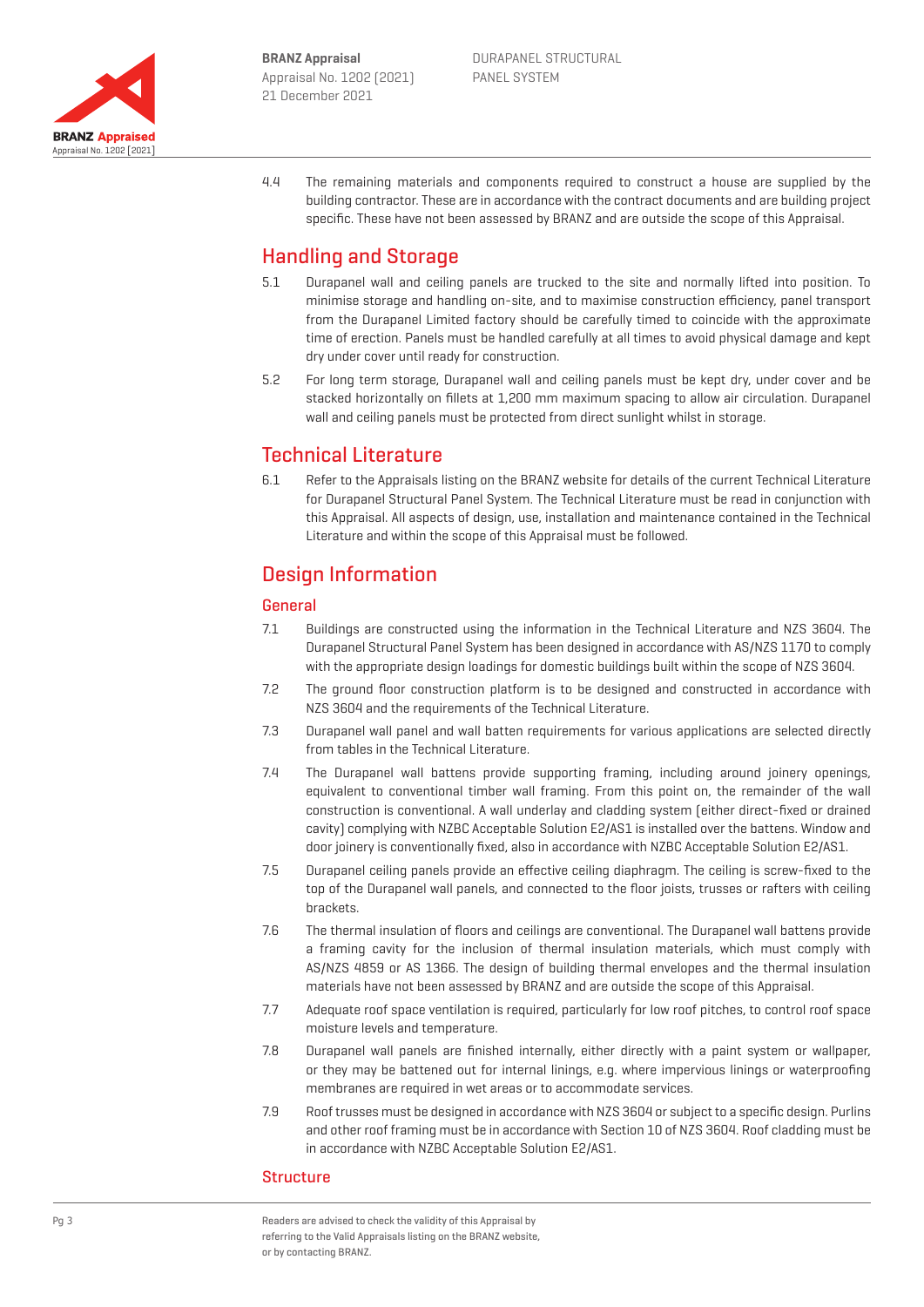

### **Wall Loads**

- 8.1 The structural design of the system is based on the action of a configuration of connected Durapanel wall and ceiling panels with perimeter Durapanel wall panels being stiffened by facefixed timber wall battens.
- 8.2 Walls comprising Durapanel wall panels and wall battens have been designed as an integral unit. The stiffness and strength of the walls and lintels are adequate to resist gravity, wind and earthquake loads to the same level as conventional timber framing, with similar deflections.

#### **Live Loads**

8.3 The maximum first floor live load is 1.5 kPa. All other live loads are those prescribed by AS/NZS 1170 for NZS 3604 applications.

#### **Wall Bracing Resistance**

- 8.4 The Technical Literature provides bracing resistance values for a number for Durapanel wall panel configurations in order to satisfy the requirements for earthquake and wind bracing which are determined from the tables in Section 5 of NZS 3604.
- 8.5 The in-plane rigidity of a Durapanel wall panel is high, and the wind and earthquake bracing resistance it provides is limited by the connections. Sliding is prevented by connections at the floor and ceiling. Overturning is prevented by connections to abutting walls, and for external walls, by connections to the floor. Connection to other wall panels and the ceiling is by nailing or screwing. Connections to the floor are by galvanised steel angles, nails, screws and cast-in floor framing anchors. Adhesive used at panel joints is ignored in terms of structural resistance.

## **Wind Loads**

8.6 Housing built with Durapanel wall and ceiling panels, in accordance with the provisions of the Technical Literature and this Appraisal, is suitable for use in all NZS 3604 Wind Zones up to, and including, Extra High. This is provided all other aspects are rated for the appropriate Wind Zone.

#### **Impact**

8.7 Durapanel wall panels are robust and have a high resistance to soft body impacts, and most hard body impacts associated with normal use situations.

#### **Service Penetrations**

8.8 Penetrations details for piping and electrical cabling are provided in the Technical Literature. All other penetrations are outside the scope of this Appraisal and Durapanel Limited must be consulted for advice.

#### **Durability**

9.1 The Durapanel wall and ceiling panels are expected to have a serviceable life in excess of 50 years. The durability of Durapanel wall and ceiling panels is dependent on the panels and the connections remaining dry in service. It is also dependent on the Durapanel wall and ceiling panels not being exposed to sustained high humidity, liquid water or high temperatures (refer to Paragraph 2.3).

## **Maintenance**

10.1 The exterior cladding system including joints, openings and perimeter junctions, must be maintained to ensure adequate protection is continually provided against water ingress. The internal linings, finishing (including joints, openings and the perimeters), and floor coverings must be maintained to provide protection from internal moisture. Regular inspections (at least annually) of the external cladding system and the internal linings and finishes must be made, and any damage or deterioration repaired or restored. The Technical Literature contains details of how Durapanel wall and ceiling panels must be maintained.

## Prevention of Fire Occurring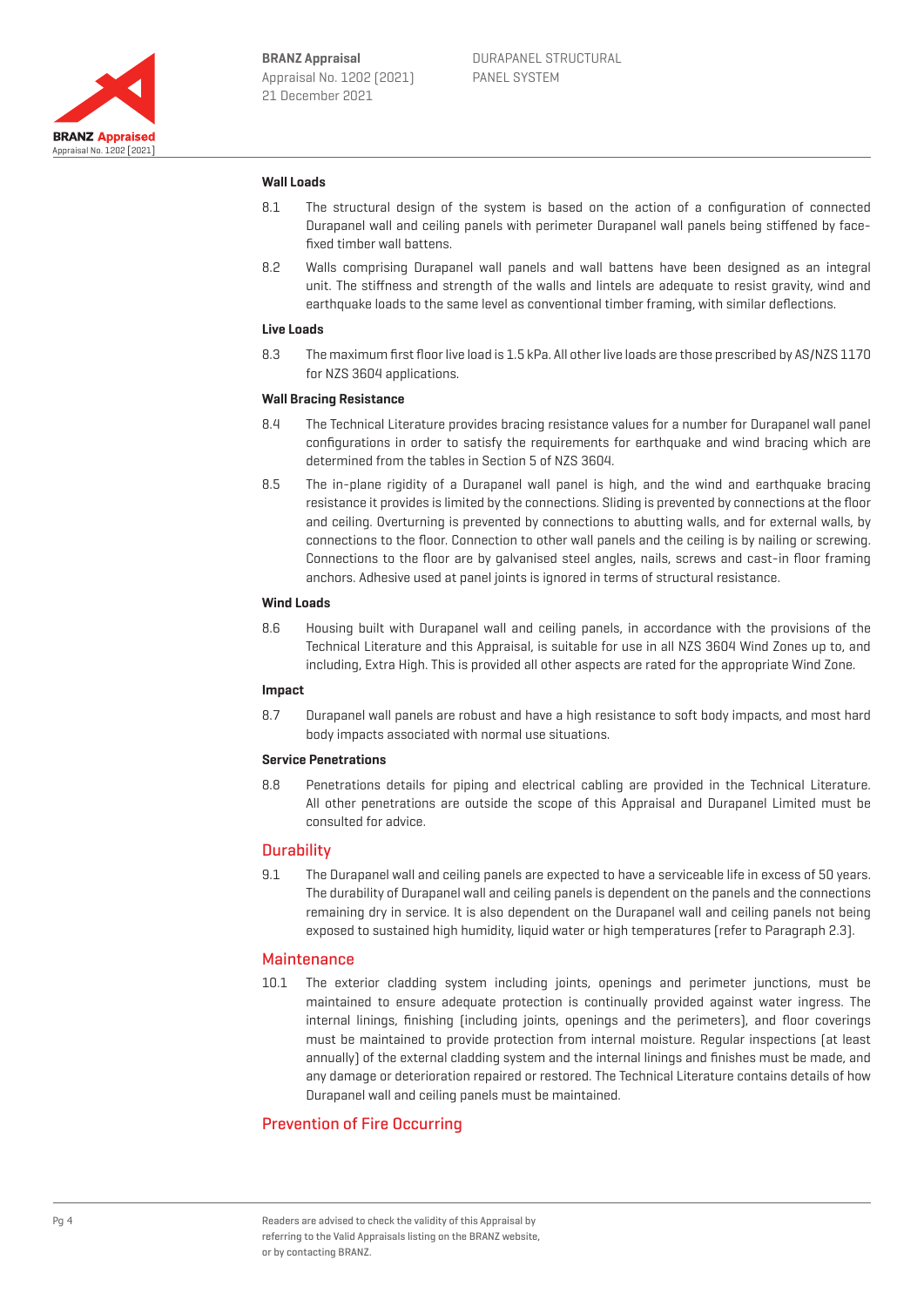

11.1 Separation or protection must be provided to the Durapanel Structural Panel System from heat sources such as fireplaces, heating appliances, and chimneys. Part 7 of NZBC Verification Method C/VM1 and Acceptable Solution C/AS1, and NZBC Acceptable Solution C/AS2 provide methods for separation and protection of combustible materials from heat sources.

## Control of Internal Fire and Smoke Spread

- 12.1 There is no internal surface finish requirement for the Durapanel Structural Panel System when it is used in buildings with a SH Risk Group classification (refer to Paragraph 12.3).
- 12.2 Durapanels have been tested in accordance with ISO 5660 and have a Group Number of 3. When an applied finish is used over Durapanels, the Group Number must be obtained from the manufacturer or supplier of the finish product or system, for the complete lining system.
- 12.3 Where foamed plastics form part of the Durapanel Structural Panel System i.e. when used as thermal insulation, the completed system, including any applied finish, shall comply with the flame propagation criteria as specified in AS 1366 for the type of material being used.

### External Moisture

13.1 Buildings must be designed such that aspects relating to external moisture comply with NZBC Clause E2. This is achieved by the building envelope being designed and constructed in accordance with NZBC Acceptable Solution E2/AS1.

#### Internal Moisture

- 14.1 Ventilation must meet the performance requirements of NZBC Clause G4.3.1. Roofs and walls complying with the Schedule Method for Compliance with NZBC Clause H1.3.2 (E) will have adequate thermal resistance to comply with NZBC Acceptable Solution E3.
- 14.2 Some permanent ventilation, not reliant on window openings, must be provided in wet areas, such as bathrooms and laundries. Vented windows, wall or ceiling mounted extract fans, or similar fittings are recommended in all building wet areas. Extract fans for moisture laden air must be vented externally.
- 14.3 The incorporation of vented windows and other forms of permanent ventilation are recommended in all rooms to ensure adequate air circulation and to prevent the build-up of moisture levels.
- 14.4 In wet areas (where sanitary fixtures and appliances are installed), the surface of Durapanel wall panels must be finished with an impervious lining or finish which is easily cleaned. All joints must be impervious to water. Impervious floor coverings should be in accordance with NZBC Acceptable Solutions E3/AS1 with coved or sealed joints where they meet the walls. Shower and bath areas must be protected by impervious sheet lining materials or waterproofing membranes finished with tiles.

## Hazardous Building Materials

- 15.1 Although Durapanel wall and ceiling panels are manufactured using melamine fortified urea formaldehyde adhesive, vapour emissions are minimal because the panels are encapsulated by a paint coating.
- 15.2 The degree of health hazard caused by vapour release will depend on the total amount of vapour released from all sources in the building including flooring and furniture, the ventilation rate and the degree of encapsulation provided by surface finishes, such as coatings and carpets. The permanent ventilation required and recommended to control moisture levels (refer to Paragraphs 14.1-14.4) will also minimise any accumulation of formaldehyde gas.

## Energy Efficiency

16.1 Compliance to NZBC Clause H1.3.1 and H1.3.2 E is achieved by using NZBC Acceptable Solution H1/AS1, NZBC Verification Method H1/VM1 and the Building Performance Index for Housing.

## Installation Information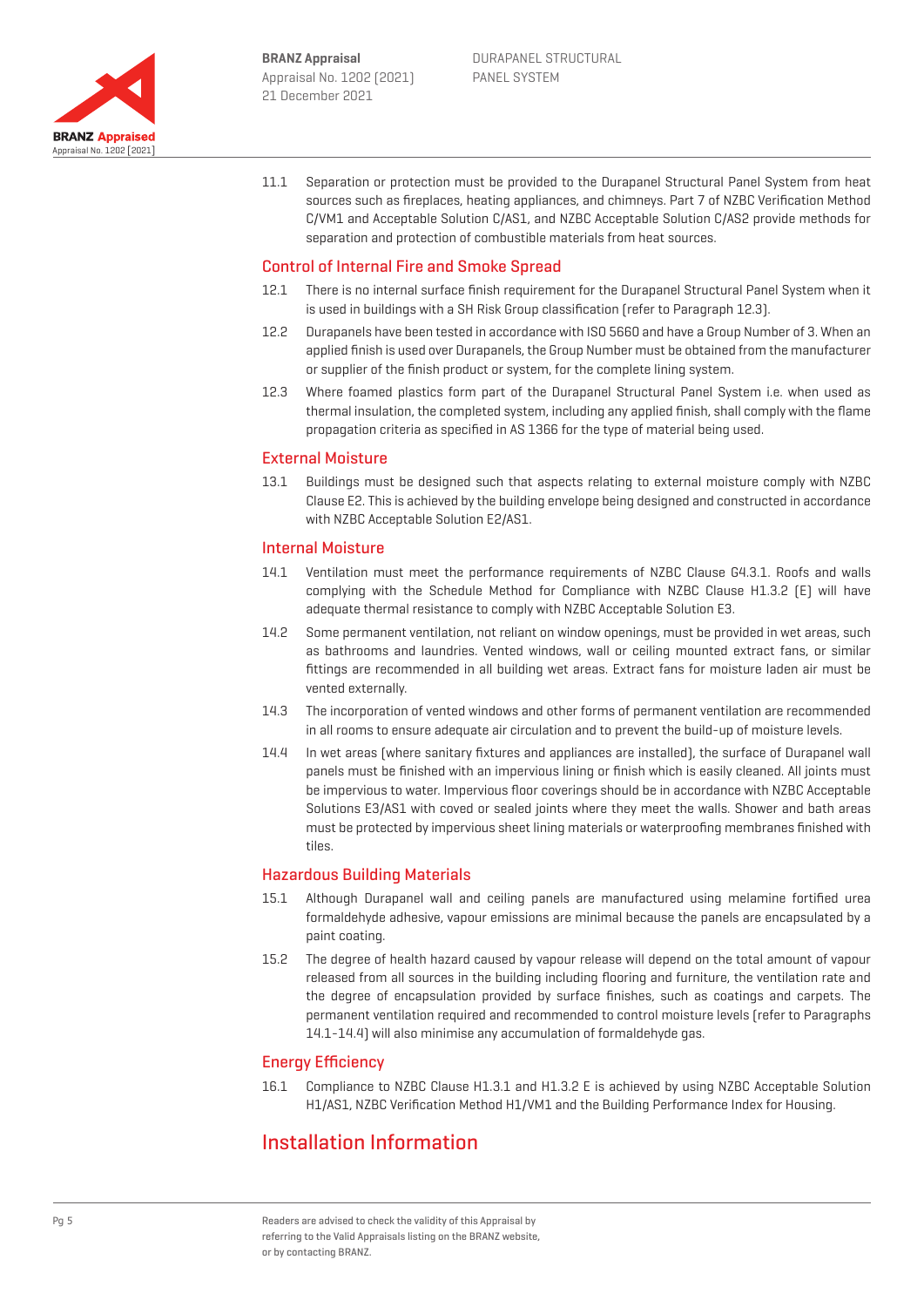

## Installation Skill Requirements

17.1 All design and building work must be carried out in accordance with the Durapanel Structural Panel System Technical Literature and this Appraisal. Durapanel wall and ceiling panel installation must be undertaken by Durapanel Limited trained and approved installers. Where the work involves Restricted Building Work this must also be completed by, or under the supervision of, a Licensed Building Practitioner (LBP) with the relevant License Class.

#### General

- 18.1 Durapanel wall and ceiling panels must be constructed in accordance with the non-specific design information contained within the Technical Literature. The following is a summary of important aspects
- 18.2 Durapanel wall and ceiling panels must be inspected for water damage before, during and after installation and damaged panels repaired or replaced.
- 18.3 Particular care must be taken that the foundations and building platform are level and square, and that perimeter dimensions are accurate. This is important as Durapanel wall and ceiling panels are accurately factory cut to size.
- 18.4 All timber framing including battens must have a moisture content of not more than 18% at the time of enclosure.
- 18.5 To minimise the use of temporary braces, the erection sequence for Durapanel wall panels are best planned so that during construction, the panels at right angles support each other. Checks for final location should be made before fixing Durapanel wall panels into position.
- 18.6 Battens must be screw or nail-fixed in place in accordance with the details in the Technical Literature. Sometimes battens are fitted at the Durapanel Limited factory.
- 18.7 External wall panels are tied down to concrete slabs using DS03 galvanised brackets at maximum 400 mm centres. The brackets are fixed with screws or nails into the Durapanel wall panels and concrete screws into the concrete slab. Ensure there is a suitable DPC or 6 mm HDPE packers in between the wall panels and concrete floors. External wall panels are connected to the timberframed floor by screws or nails angled from both sides at a maximum of 200 mm centres or connected with DS03 galvanised brackets at maximum 400 m centres.
- 18.8 All external walls require a 6 kN bracket fixing on either side of every doorway, every corner and every 4 m around the perimeter - refer to Durapanel Structural Panel System Technical Literature for bracket details.
- 18.9 Bracing panels require an additional 6 kN bracket at each end and a solid nog is required under the bracket for timber-framed floors under the bracket to take the screw bolts.
- 18.10 Integral and separate Durapanel lintel options are detailed in the Technical Literature. Lintels may be strengthened either by the installation of an additional Durapanel lintel panel section, or flitched together with a rear splice cleat. Details are shown in the Technical Literature.
- 18.11 Durapanel ceiling panels are temporarily supported on purpose-built ceiling support frames. They are then screwed to the top of the walls at 200 mm centres. Joints are supported by a solid 300 x 18 mm backing cleat, which is screwed down over the top of all ceiling joints.
- 18.12 After the ceiling has been installed, the roof trusses or the first floor framing are placed in position and fixed to the Durapanel ceiling panels. The ceiling support frames are then removed.
- 18.13 Mid-floor, roof trusses and Durapanel ceiling panels must be supported by Durapanel wall panels. Floor joists must be blocked at all wall supports. Blocking must be the same size as the joists. Blocking and joists at supports must be skew-nailed to the walls or lintels below.
- 18.14 Roof trusses must be restrained against wind uplift by using one of the hardware fixing options shown in the Technical Literature.
- 18.15 All exposed, pre-cut Durapanel wall and ceiling panel edges are protected by a factory paint coating. It is important that any site cut, or site exposed edges are similarly protected using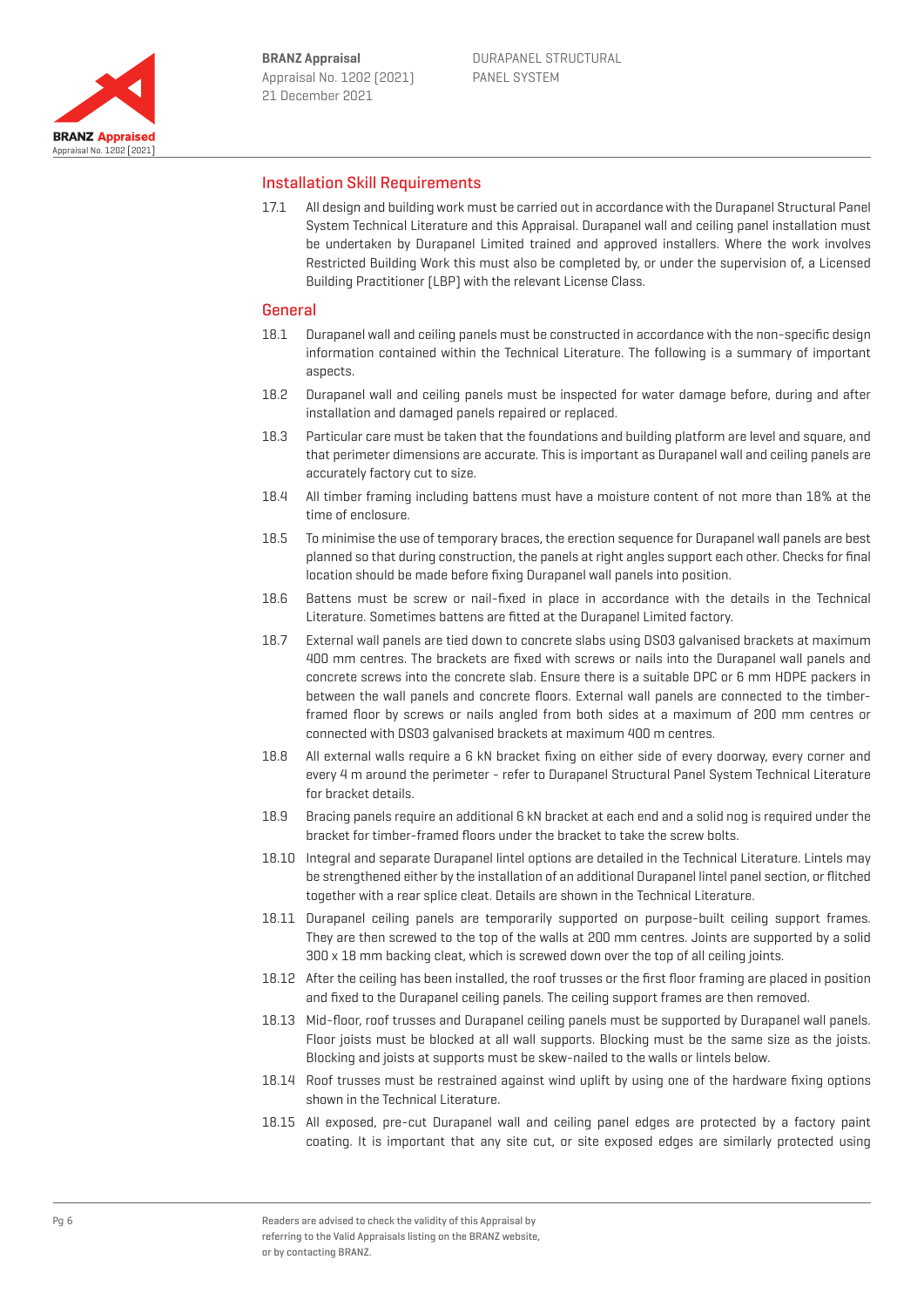

the sealing paint supplied with the Durapanel wall and ceiling panels. The pre-painted surfaces of the panels provide adequate protection against occasional rain wetting during construction. To minimise exposure, however, roof and wall claddings should be installed as soon as possible. Panels must not be exposed to wet weather for more than two weeks. When Durapanel wall and ceiling panels are exposed for longer than 14 days, waterproof covers such as tarpaulins must be provided to keep them dry.

### **Inspection**

18.16 For inspection reference must be made to the Technical Literature, especially for confirmation of fixing types and spacings.

#### Services

- 19.1 Electrical switch box holes are hole sawn or routed into Durapanel wall panels after walls have been installed, and ducts are drilled to them from the appropriate panel edge. Wiring may be fed through the ducts or fixed to the outside surface of external Durapanel wall panels. PVC sheathed electrical cables must not come into contact with any EPS insulation. Where electrical cabling is located in recesses cut into the face of Durapanel wall panels, vertical routing is recommended. Horizontal or diagonal recesses, particularly through the middle third height of the Durapanel Wall panels, should be avoided as this weakens the walls.
- 19.2 Plumbing and pipework is run through the foundation platform, where possible up behind or in fitted joinery, or through ducts mounted on the Durapanel wall panel face.

#### Panel Finishing

- 20.1 Where a fine surface is required, surface sanding of the Durapanel wall and ceiling panels are recommended.
- 20.2 All dust should be removed from the surface of Durapanel prior to applying a paint or paper finish.

#### Health and Safety

- 21.1 Safe use and handling of the Durapanel Structural Panel System is provided in the Technical Literature.
- 21.2 Suitable protective masks must be worn to prevent inhalation of dust resulting from cutting or working with Durapanel and suitable personal protective equipment must be worn when handling Durapanel products.

## Basis of Appraisal

The following is a summary of the technical investigation carried out:

### **Tests**

- 22.1 Tests have been carried out to establish characteristics strengths and stiffnesses of the wall and ceiling panels, the panel to panel connections, the batten to wall connection and the wall panel to floor connections. This work has been reviewed by BRANZ and found to be satisfactory.
- 22.2 Cyclic humidity tests were carried out by BRANZ to establish the durability of Durapanel wall and ceiling panels.

### **Calculations**

23.1 Calculations to justify the structural adequacy of the Durapanel Structural Panel System have been examined by BRANZ and found to be satisfactory.

#### Other Investigations

24.1 The satisfactory performance of Durapanel wall and ceiling panels in New Zealand since 1987 has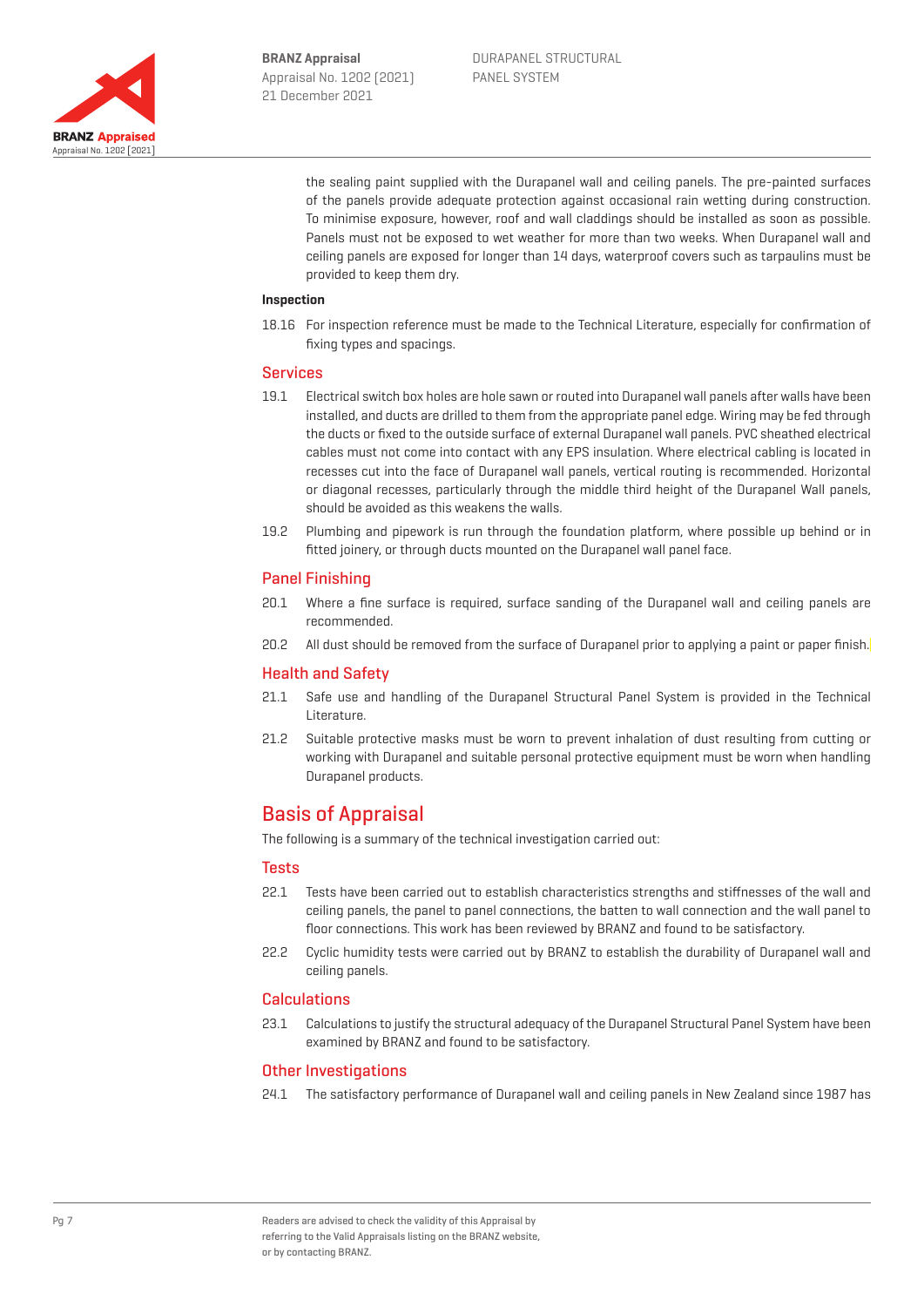

been recognised by BRANZ. BRANZ have inspected a number of Durapanel houses.

- 24.2 Site inspections at various stages of construction, to assess installation methods and to examine completed installations, have been made by BRANZ.
- 24.3 The Technical Literature has been examined by BRANZ and found to be satisfactory.

#### **Ouality**

- 25.1 The manufacture of Durapanel wall and ceiling panels by Durapanel Limited has been examined by BRANZ, and details regarding the quality and composition of the materials used were obtained by BRANZ and found to be satisfactory.
- 25.2 The quality of the Durapanel supplied is the responsibility of Durapanel Limited.
- 25.3 Quality on-site is the responsibility of the building contractor.
- 25.4 Building owners are responsible for the maintenance of Durapanel houses and their connections in accordance with the Technical Literature.

## Sources of Information

- ¬ AS 1366.3:1992 Rigid cellular plastic sheets for thermal insulation Rigid cellular polystyrene Moulded.
- ¬ AS/NZS 1170 Structural design actions.
- ¬ AS/NZS 4859.1:2018 Materials for the thermal insulation of buildings.
- ¬ NZS 3602:2003 Timber and wood-based products for use in buildings.
- ¬ NZS 3604:2011 Timber-framed buildings.
- ¬ NZS 4218:2004 Energy efficiency housing and small building envelope.
- ¬ Ministry of Business, Innovation and Employment Record of amendments Acceptable Solutions, Verification Methods and handbooks.
- ¬ The Building Regulations 1992.